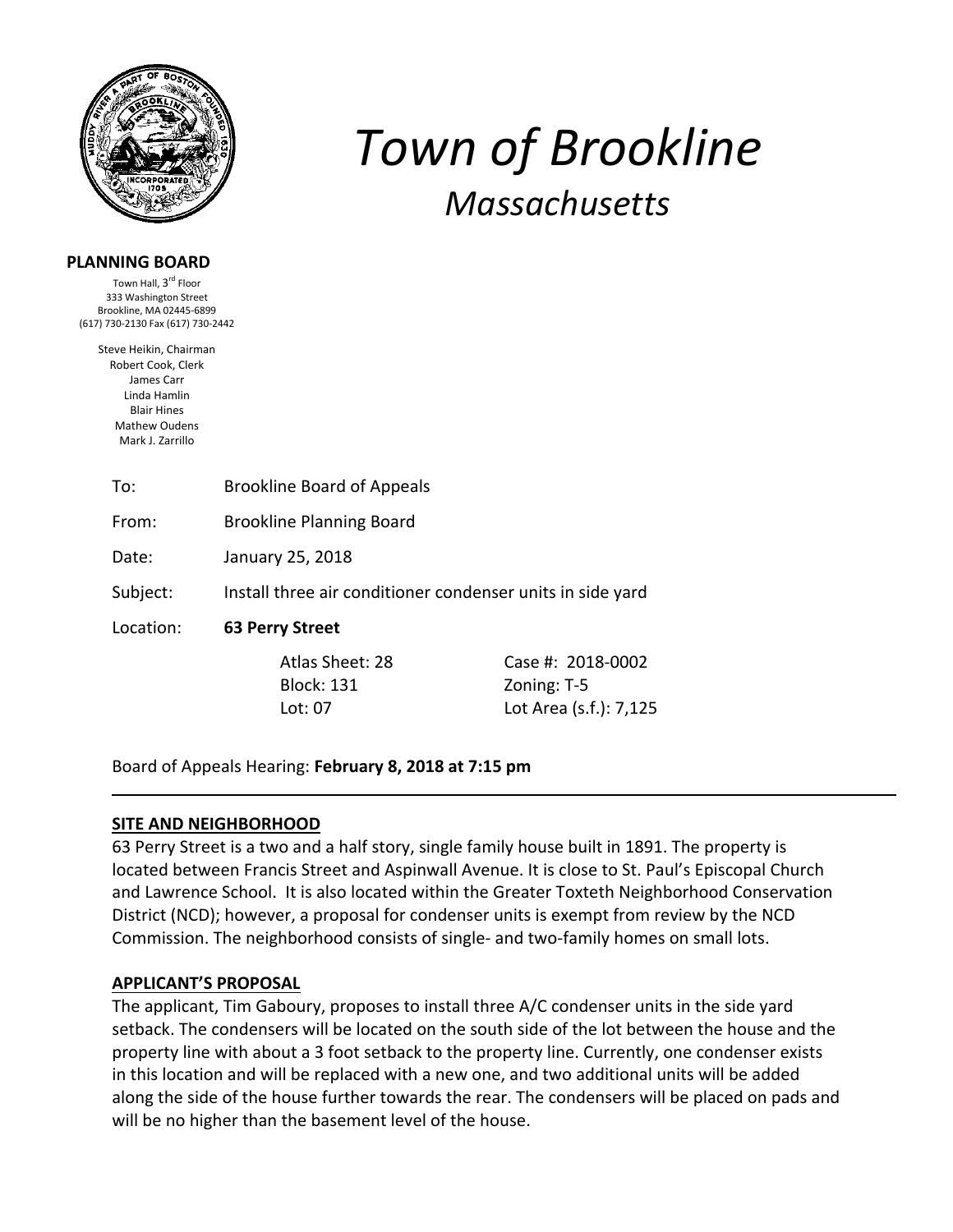## **FINDINGS**

# **Section 5.43 –** Exceptions to Yard and Setback Regulations **Section 5.60 –** Side Yard Requirements

| <b>Setback</b>                               | <b>Allowed</b> | <b>Existing</b>    | <b>Proposed</b>    | <b>Finding</b>  |
|----------------------------------------------|----------------|--------------------|--------------------|-----------------|
| <b>Side Yard</b><br>(Accessory<br>Structure) | 6 feet         | $~\tilde{}$ 3 feet | $~\tilde{}$ 3 feet | Special Permit* |

\* Under Section 5.43, the Board of Appeals may waive by special permit yard and/or setback requirements, if a *counterbalancing amenity is provided.* 

## **PLANNING BOARD COMMENTS**

The Planning Board is not opposed to this proposed location for additional A/C condenser units. The applicant already has one unit located in the same area and believes that this is the safest and most obscure location for additional units. The adjacent property owner also has condenser units located on his side of the property line in the same area. The Planning Board would like to see additional screening installed in this area to minimize visual and noise impacts.

## **Therefore, the Planning Board recommends approval of the site plan dated 9/26/2017 by Bruce Bradford and elevation dated 11/7/2017 by Horst Buchanan Architects, subject to the following conditions:**

- 1. Prior to the issuance of a building permit, the applicant shall submit a final site plan and elevation, subject to the review and approval of the Assistant Director of Regulatory Planning.
- 2. Prior to the issuance of a building permit, the applicant shall submit a landscaping plan subject to the review and approval of the Assistant Director of Regulatory Planning.
- 3. Prior to the issuance of a building permit, the applicant shall submit to the Building Commissioner for review and approval for conformance to the Board of Appeals decision: 1) a final site plan stamped and signed by a registered engineer or land surveyor; 2) final floor plans and building elevations stamped and signed by a registered architect; and 3) evidence that the Board of Appeals decision has been recorded at the Registry of Deeds.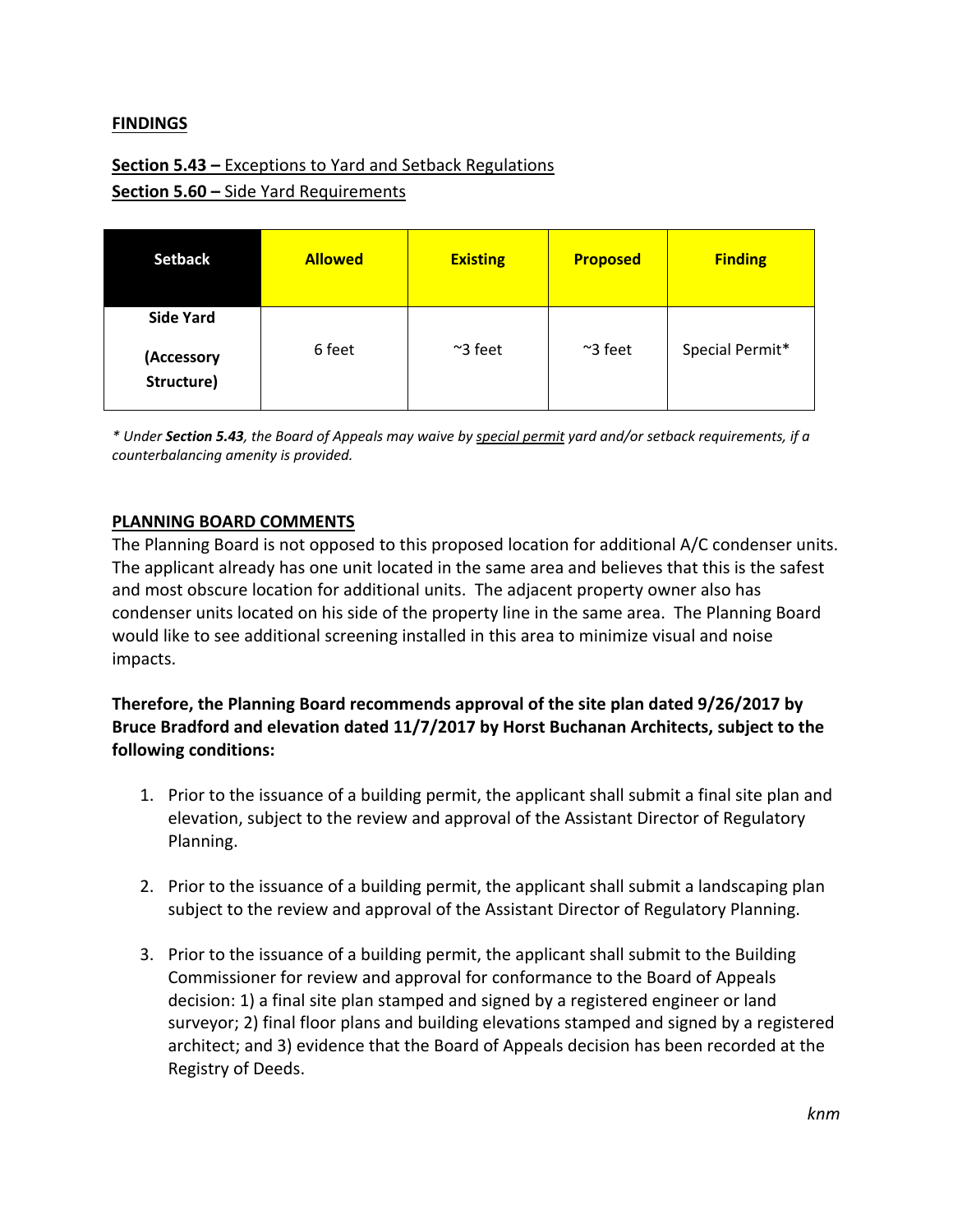

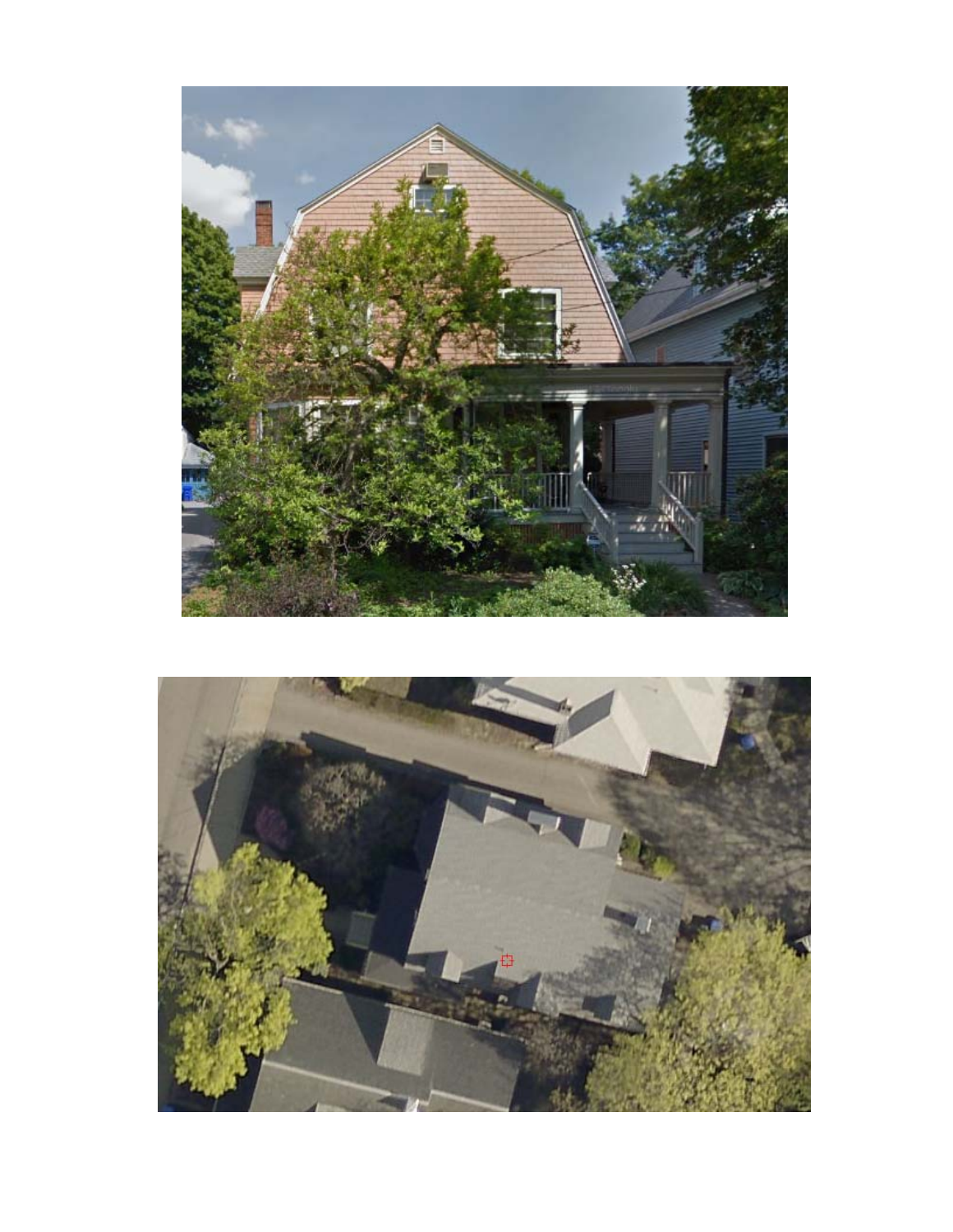

 $\Delta_{\rm eff}$